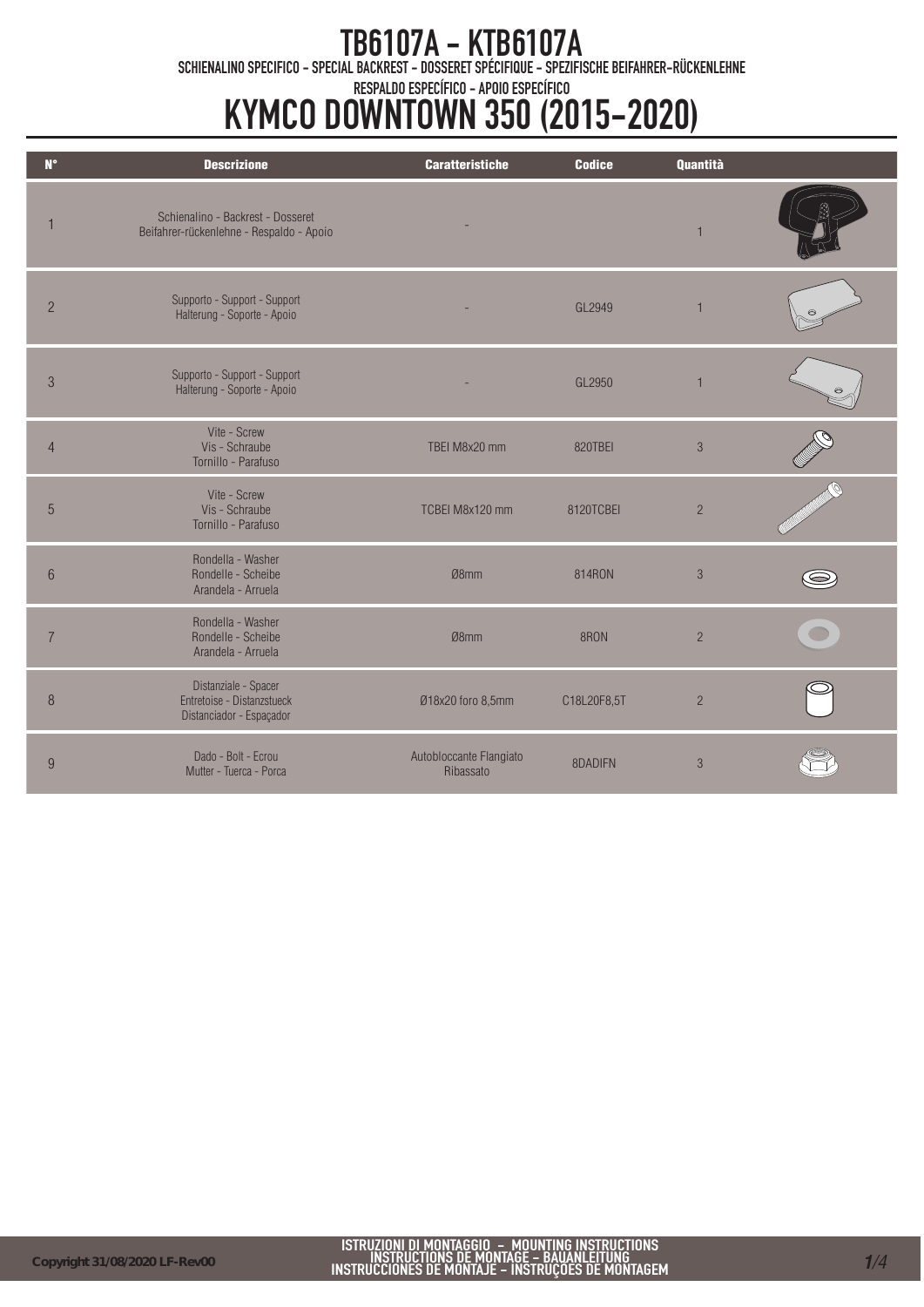## TB6107A - KTB6107A<br>Schienalino specifico - special backrest - dosseret spécifique - spezifische beifahrer-rückenlehne RESPALDO ESPECÍFICO - APOIO ESPECÍFICO KYMCO DOWNTOWN 350 (2015-2020)



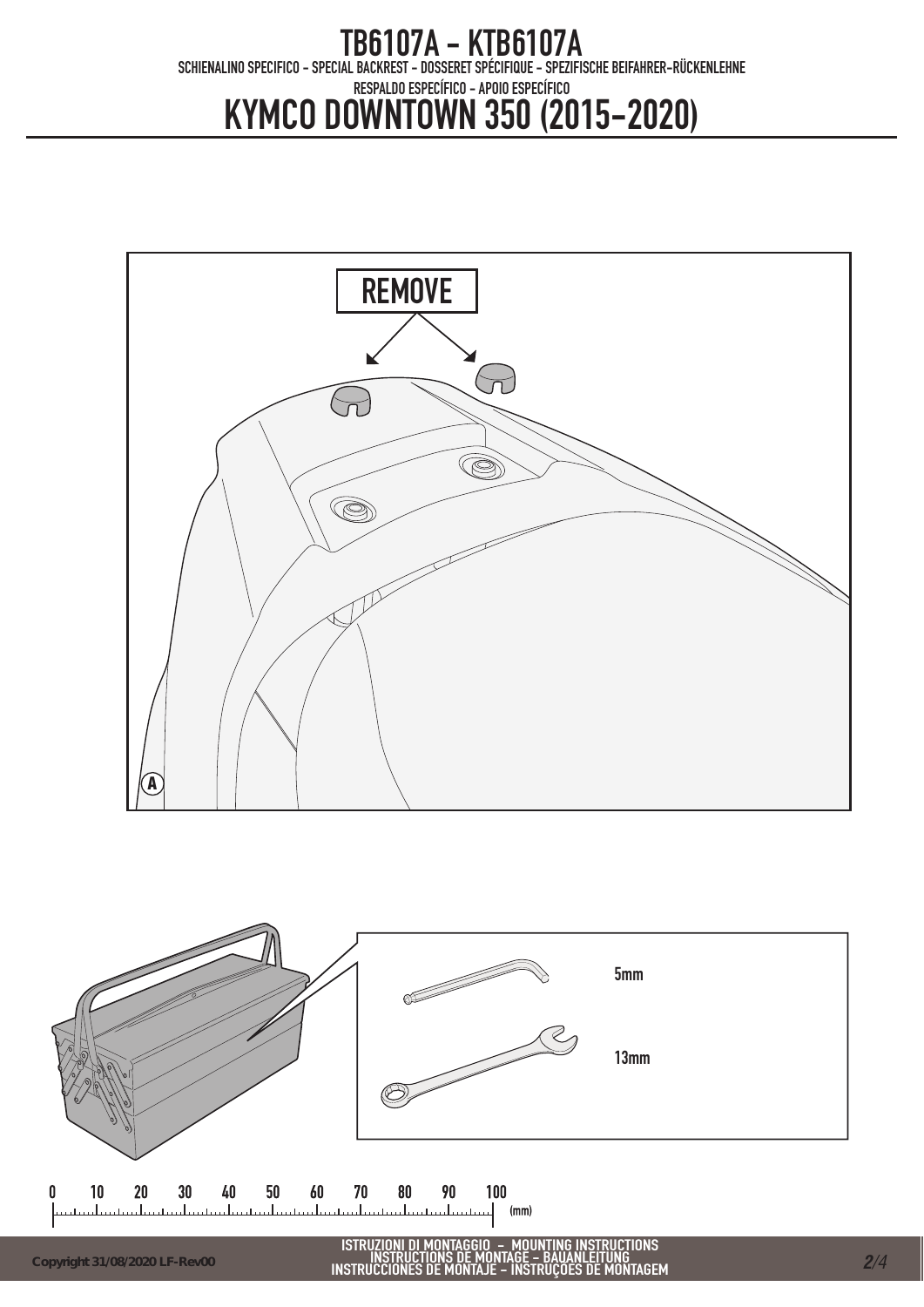TB6107A - KTB6107A<br>Schienalino specifico - special backrest - dosseret spécifique - spezifische beifahrer-rückenlehne

### RESPALDO ESPECÍFICO - APOIO ESPECÍFICO

# KYMCO DOWNTOWN 350 (2015-2020)